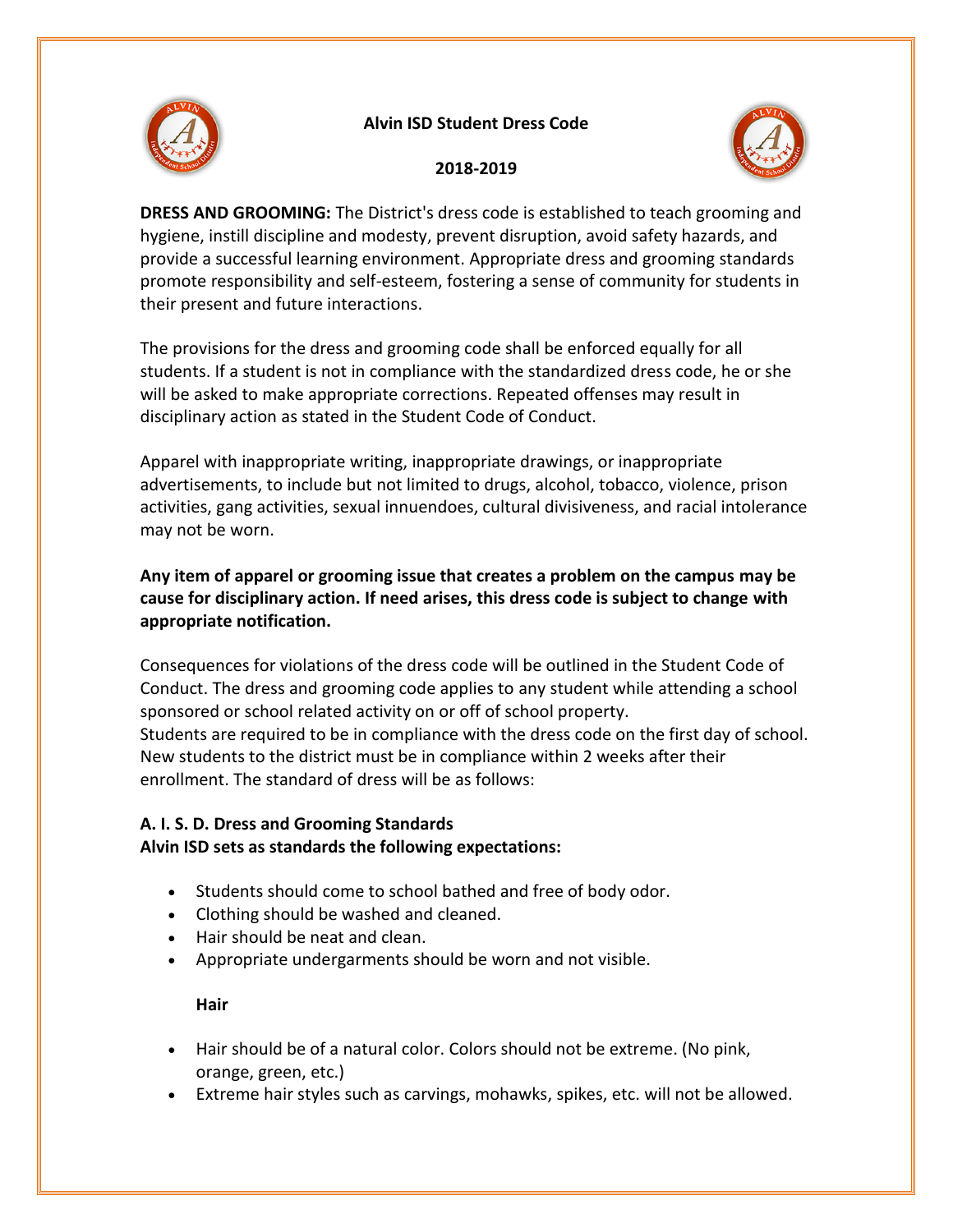- Boys may wear their hair not to exceed a length touching the top of the shoulders.
- Mustaches, beards, or goatees will not be allowed.
- Sideburns will not extend past the bottom of the earlobe.
- Eyebrows will not be carved/notched.

#### **Tattoos**

Tattoos must be covered.

#### **Accessories**

- Boys will not be allowed to wear earrings. Earrings may NOT be covered.
- Girls may wear a maximum of two earrings in each ear.
- Body piercing jewelry and/or accessories will not be allowed.
- Heavy chains or accessories with spikes or studs will not be allowed.
- Any accessory that may cause injury will be prohibited.

#### **Make-Up**

- Extreme make-up will not be allowed (such as black lipstick, black eye shadow, black nail polish, etc.)
- Boys may not wear make-up.

### **Headwear**

- Caps, hoods and hats will not be allowed inside of buildings.
- Bandanas will not be allowed.
- Sunglasses or sunshades are not to be worn in the building.

### **Jackets, Coats, Sweatshirts**

- In cold weather, jackets or coats may be worn to school. Coats may be worn in the building. Trench coats are not allowed.
- Solid colored or school appropriate patterned\* vests, sweatshirts, hoodies, and sweaters may be worn over a school-approved shirt.
- No oversized jackets, vests, sweaters, or sweatshirts may be worn. Oversized shirts are not considered jackets.
- Jackets and coats should be worn as appropriate to the environment.

## **\*Appropriate patterns include, but are not limited to, stripes, plaids, polka dots or repetitive prints (excluding printed words and phrases)**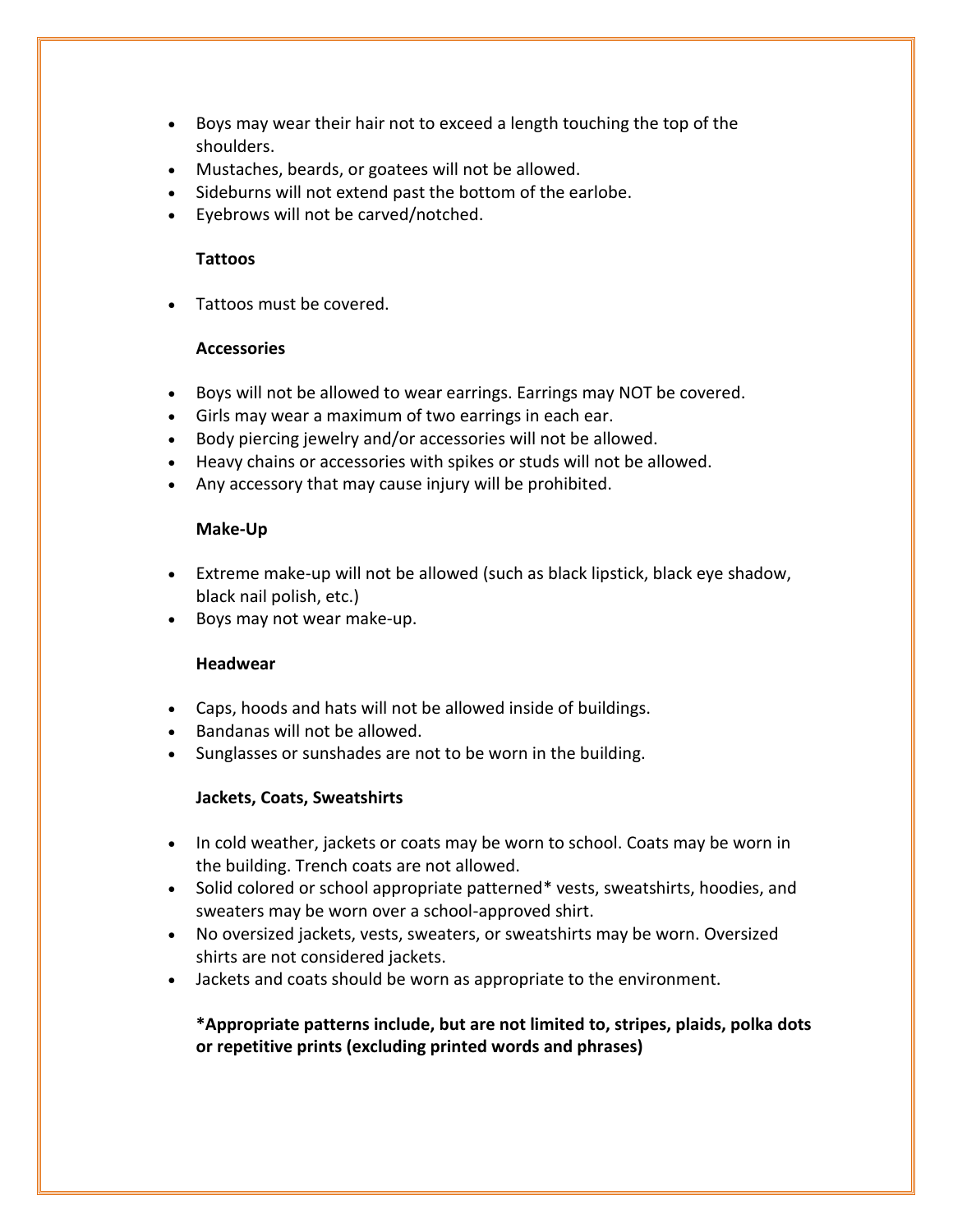### **Shirts/Blouses**

Shirts/blouses may be:

- Any collared shirt/blouse
- T-shirts and other pull-over tops
- Sweatshirts/sweater
- May be worn tucked or untucked

Students are prohibited from wearing shirts/blouses that:

• Are oversized or immodestly undersized

• Depict or reference alcohol, drugs, tobacco, weapons, nudity, gang affiliation, death, violence, vulgar or obscene language or images, and/or insults to race, religion, gender, or ethnicity, or other emblems or writing that may be expected to cause a material or substantial disruption of, or interference with, normal school operations.

- Sheer or see-through clothing is prohibited.
- Undershirts, blouses or clothing that exposes the midriff when the arms are raised are prohibited.
- Tube tops or halter tops are prohibited.
- Sleeveless shirts are prohibited.

#### **Pants, Dresses, Shorts, Skorts, Skirts, Jumpers, Bib Overalls**

The general requirements for all pants, shorts, skirts, jumpers and bib overalls are as follows:

- **Color**  any solid colored or school appropriate patterned \* slacks and shorts will be allowed.
- Any solid colored or school appropriate patterned \* jeans may be worn. Jeans must be appropriately sized, fitting at the waist; no holes or frays allowed.
- Any solid colored or school appropriate patterned \* jean shorts may be worn. Shorts must be appropriately sized, fitting at the waist; no holes or frays allowed.
- Solid colored or school appropriate patterned \* dresses, skorts, skirts and jumpers may be worn. Dresses, skorts, skirts and jumpers must be appropriately sized and must be worn no shorter than slightly above the knee. Dresses must have sleeves or a shirt or jacket with sleeves must be worn with the dress. Dresses are not required to have a collar but the neckline of the dress must be school appropriate. *Primary/Elementary students must wear shorts, leggings or cartwheel shorts underneath dresses and skirts*
- Tights/leggings of any school appropriate pattern\*, may be worn under a school dress code regulation length skirt, dress, skorts or shorts.
- No athletic shorts, skirts, dresses or pants.